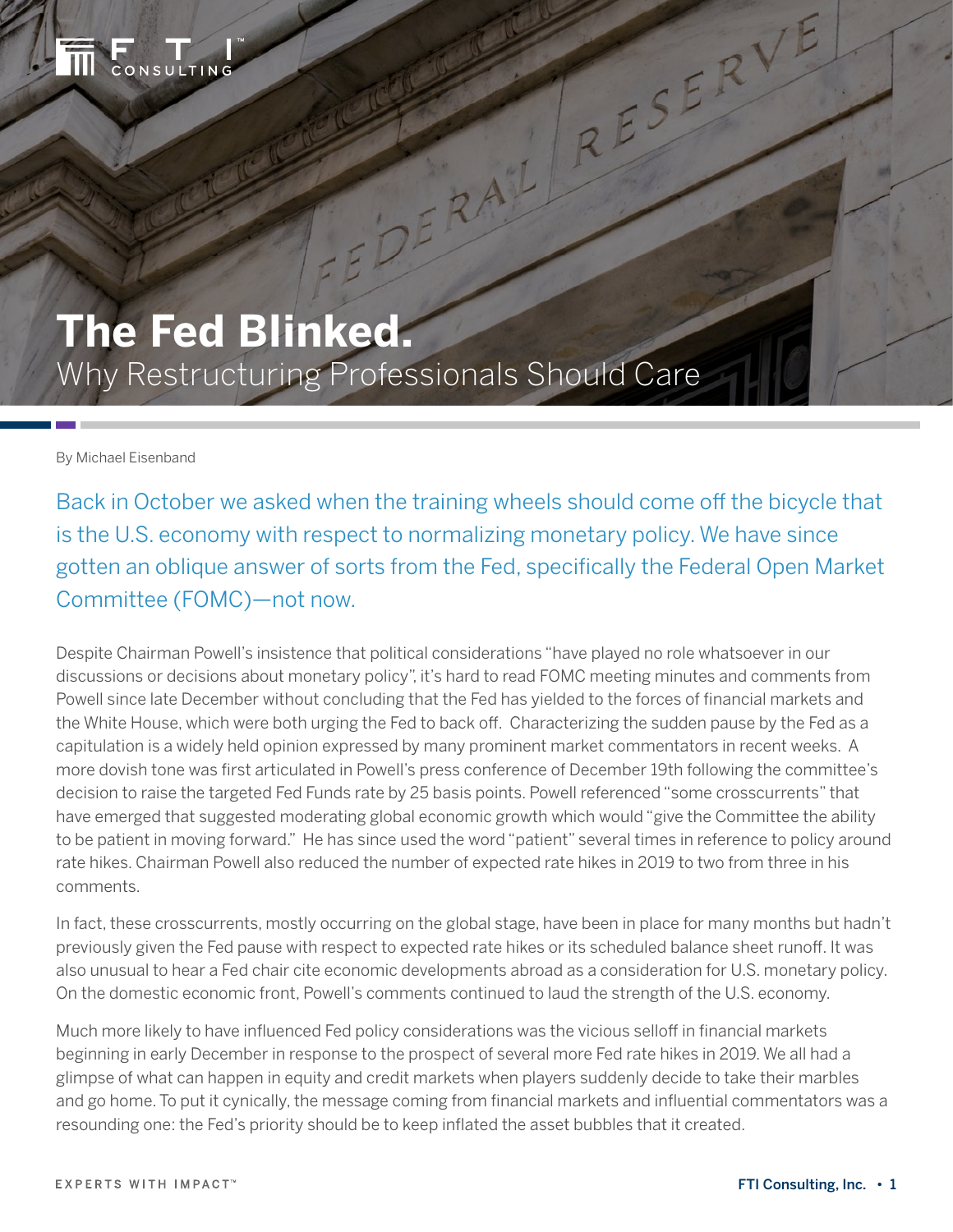Now there is nothing unreasonable about Fed rate policy being data dependent or postponing a rate hike until there is greater economic clarity. Monetary policy should be flexible enough to adjust to changing economic conditions. More troubling though is an expected tapering of the Fed's balance sheet runoff and a growing belief that it will end the controlled runoff altogether in mid-2019 when it still will have some \$3.6 trillion of purchased securities on its books—far above its targeted final range. Such speculation was set off by FOMC comments in late January which stated that the committee was prepared to alter the size and composition of its balance sheet if conditions warranted and that banks' need for reserves would drive those decisions—an entirely different message and tone than Powell's December comment that the balance sheet runoff was on automatic pilot.

To quickly review: the Fed aggressively began to purchase treasury and mortgage-backed securities in 2009 in order to revive financial markets in the wake of the collapse of Lehman Brothers. Its securities holdings went from \$500 billion in 2008 to \$4.3 trillion by 2015 (Exhibit 1)—a tremendous infusion of liquidity into the financial system. Bond purchases by the Fed associated with three rounds of quantitative easing (QE) ended in late 2014. The Fed paid for these purchases by crediting banks' reserve accounts with the Fed. This created nearly \$3 trillion in excess reserves for federally chartered banks, which allowed them to greatly expand their own balance sheets via new business loans, mortgages and other lending. These activities eventually got the U.S. economy untracked and growing while much of the industrialized world still flirted with near-zero real growth. This coincided with QE activities by other central banks that eventually injected more than \$10 trillion of very low cost capital into the global financial system. This liquidity has been nearly the equivalent of helicopter money for many large financial institutions and their institutional clients.

With the U.S. economy having strengthened sufficiently and financial markets hitting all-time highs, the Fed began the process of withdrawing this liquidity in late 2017 by allowing its securities portfolio to run off at a controlled rate of \$30 billion per month, increasing to \$50 billion monthly in late 2018. This unwinding is also referred to as quantitative tightening (QT) and it was widely understood that this process would take several years to run its course.

When credit markets convulsed in December, one popular explanation was that the Fed's scheduled runoff of its securities portfolio was draining too much liquidity from the U.S. financial system, as excess reserves of U.S. banks had "dwindled" to \$1.6 trillion from \$2.7 trillion in late 2014 as a result of their own balance sheet expansions. The concern now is that the continued runoff of securities will soon reduce excess reserves below levels that markets and regulators would feel comfortable with—unless banks contract their own balance sheets, which, of course, would be heresy in the eyes of markets and investors.

So here we are confronting the possibility that a bazooka-like injection of liquidity intended to be a once-ina-generation stimulus at a time when markets were barely functioning cannot be withdrawn, even gradually, because it would be too disruptive for financial markets to handle. If so, it sounds like our rock-solid economic recovery is built on a foundation of sand.

Why should restructuring professionals care about such wonky stuff? Because an extended pause or retreat by the Fed on these fronts likely will help extend this credit cycle well into 2019 and encourage more high risk, late-cycle loan underwriting, and provide lifelines to companies that might not have access to capital in a normal credit environment. If you doubt that, just look at the performance of leveraged credit markets in January, which have largely reversed losses and outflows from December. Financial markets have rejoiced in 2019 at the singular prospect that the Fed is now expected to stand pat this year.

We read business stories on a daily basis that bemoan shoddy corporate loan underwriting practices, weak lender protections and excessive leverage, especially those involving non-bank lending. Such warnings and admonitions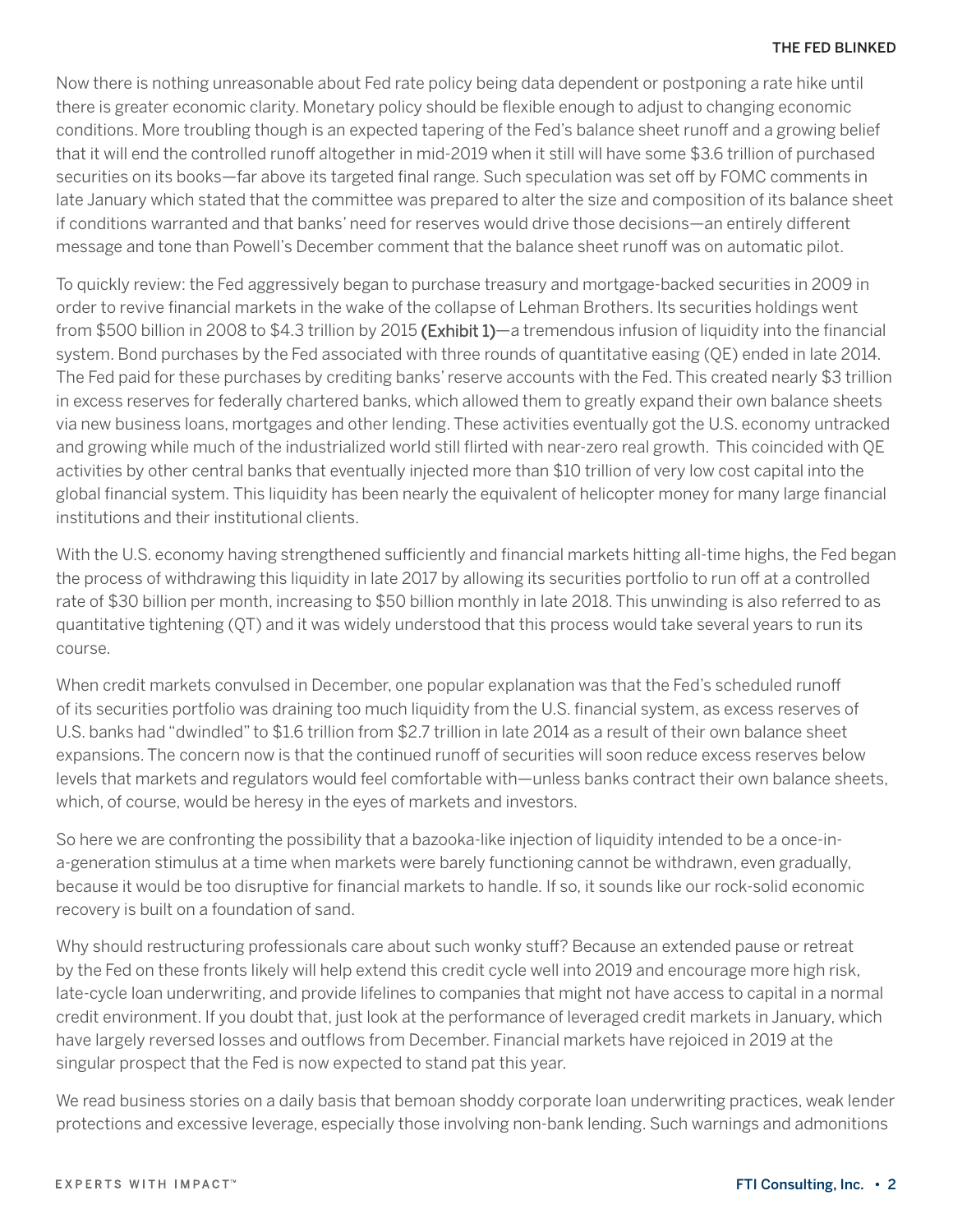will fall on more deaf ears should the Fed decide to sit it out in 2019, and leveraged credit will probably continue to flow in abundance. There are many tens of billions of dollars (easily more than \$100 billion) in dry powder earmarked for private credit in U.S. markets, and that capital will get put to work more liberally if lenders believe any prospect of restrictive monetary policy is off the table. Many folks in the lending trenches recognize what is happening here but their choices are stark. They can hold their noses and sign on to deals that leave them uneasy or they can pass on shaky loan participations and worry that deal flow won't come their way despite sitting on lots of lendable capital. There is too much money chasing too few creditworthy borrowers at a late stage in the cycle—a time when the worst deals are done. More of the same will keep the merry-go-round moving but everyone will be queasier when it eventually stops. For now, 2019 suddenly looks less promising for the restructuring profession than it did a couple of months ago unless the economy grinds much slower.

### EXHIBIT 1



## **Federal Reserve: Securities Held & Excess Reserves** Federal Reserve: Securities Held & Excess Reserves

**Source**: The Federal Reserve Bank of St. Louis